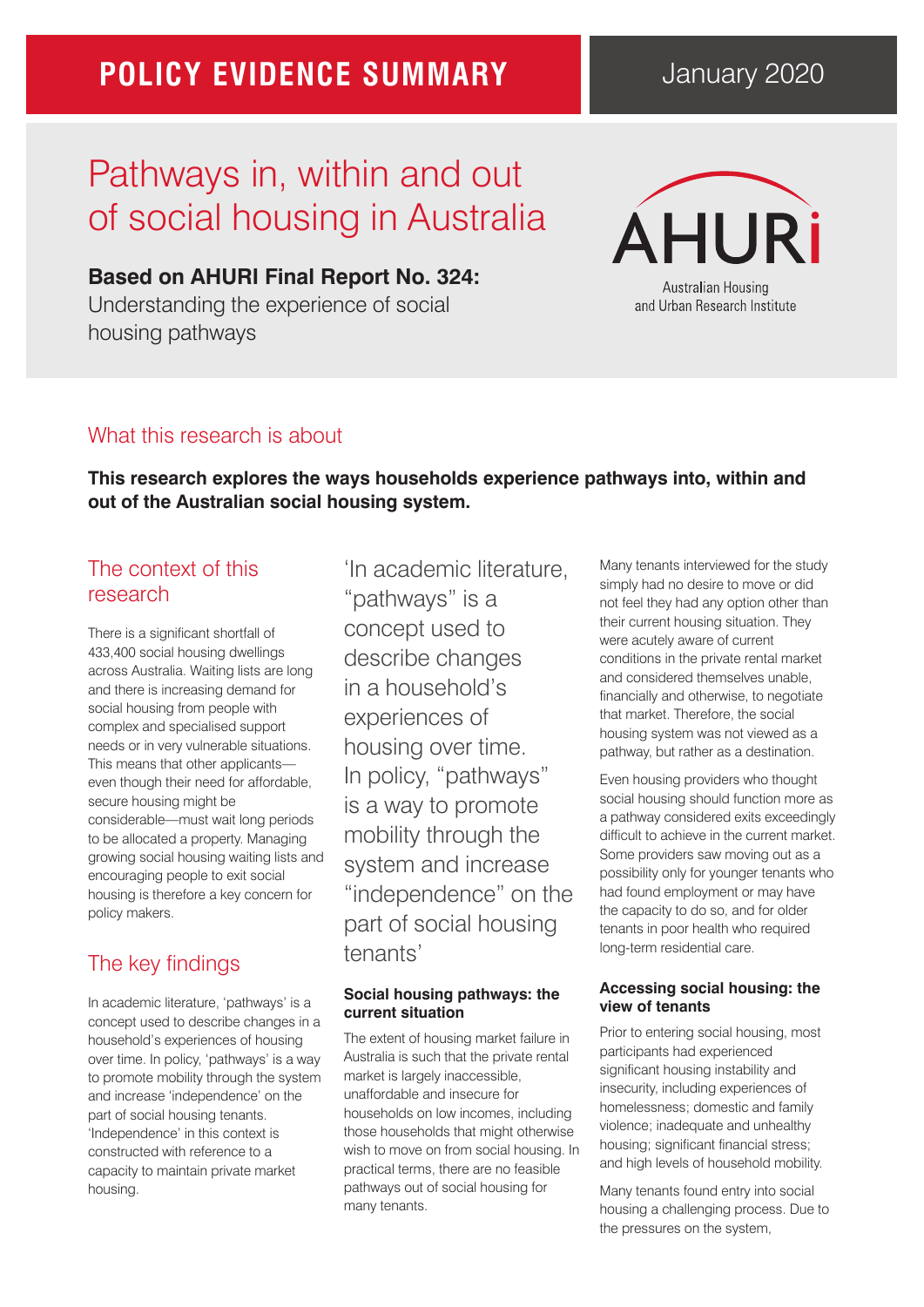applicants must prove not just that they are in housing need, but that their relative level of need is higher than that of other applicants. This involves collating extensive documentary evidence, which can be onerous and costly.

These tenants' experiences demonstrate that the bureaucratic process governing access to social housing is not always straightforward. Individuals who had been in public housing for a long time seem to have found it simpler, but more recent arrivals described challenges around navigating the process—such as filling out forms that were hard to understand and complete—particularly in the context of the other issues going on in their lives.

Waiting was especially problematic for participants with disability. Due to the limited availability of accessible social housing, finding a suitable property could take longer for applicants with disability than for others. When their need for social housing arose because of inappropriate living conditions outside the system, the waiting period could involve significant hardship.

#### **Accessing social housing: the view of housing providers**

Providers also described the allocation process as fraught. They reported challenges in accommodating tenants with particularly complex issues—such as people with mental illness, drug or alcohol addiction, problematic behaviour due to acquired brain injury or intellectual disability, or coming out of prison—given the potential for these issues to spill over into neighbourhood problems.

This research suggests that procedures have been designed primarily to be efficient or convenient for services rather than tenants. For example, where a proportion of social housing applicants are likely to be homeless or at risk of homelessness, it is inappropriate to make tenants responsible for the continued validity of their application by mandating that they regularly respond to letters or manage documents in online environments. Policy makers and services need to

ensure that systems are designed to better align with the lived reality of day-to-day life for clients and that frontline staff recognise, empathise with and respond to this lived reality in their interactions with applicants and tenants.

'Ideas and norms about who "deserves" social housing form a context against which systemic failures play  $\Omega$ ut'

#### **Accessing social housing: current policy settings**

Pathways into, within and out of social housing are governed by policies and procedures that determine eligibility and priority, regulate the process of internal transfers, and control continued rights to occupancy. This research found that these processes do not always function or interact as they should.

The extreme rationing that marks access to social housing means that decision-making about who is allocated housing inevitably raises questions of deservingness among providers and tenants. Ideas and norms about who 'deserves' social housing form a

context against which systemic failures play out, including:

- technical problems with systems, especially in the roll-out of integrated waiting lists
- the unintended consequences of other policy settings, such as security deposit (bond) regulations that do not take account of the likely needs of community housing tenants
- processes that are not compatible with the ways tenants' daily lives are structured, such as requirements to regularly update applications to keep them active or restrictions on how services can be contacted
- complex and onerous requirements for applicants and tenants that presuppose a high degree of self-reliance, self-advocacy and system knowledge.

#### **Supporting tenants in social housing**

Sustainable tenancies require careful allocation and, for some residents (particularly those with complex needs), the provision of ongoing support whether that was support to manage addictions, assist with finance management, remain connected to school or work, or be able to function alone in a property. A high proportion of social tenants are ageing, and their desire is to age in place with appropriate support. Tenants with

#### **Figure 1: Entering into and supporting tenants in social housing**

**Entry into social housing** is a challenging process for many tenants for reasons including:







**Supporting tenants in social housing** requires the provision of ongoing support such as









managing addiction assisting with

finance management

to school or work

being able to function alone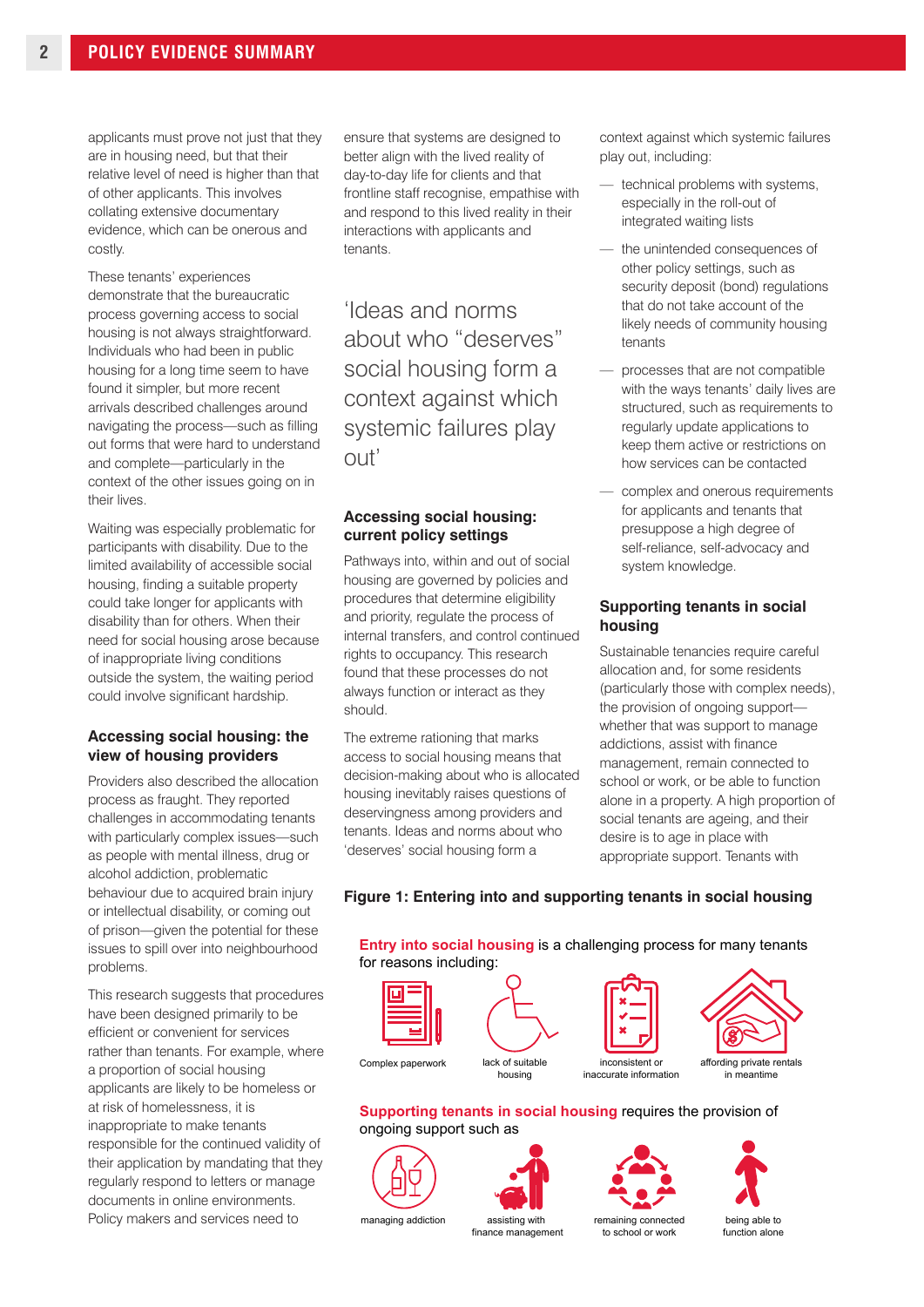disability need better coordination between their support provider and housing provider if they are to live independently.

Problems in support provision are particularly acute for people with complex needs. Necessary support is not always forthcoming and consequent issues can affect the experiences of other social housing tenants in the neighbourhood. Problems with antisocial behaviour by neighbours is a significant problem that can destabilise tenancies and trigger involuntary moves within, or even out of, the social housing system altogether.

Tenants overwhelmingly described themselves as 'lucky' to be in social housing. They were acutely aware of the considerable difficulties experienced by those outside the system and regarded themselves as fortunate and privileged to have stable, secure housing. Many tenants felt fearful about what the future would hold for them should they ever have to leave social housing.

Some tenants felt unsafe in their homes and neighbourhoods because of neighbourhood problems, including antisocial behaviour created by the unsupported allocation of properties to tenants with complex needs (such as mental illness and addiction). They wanted providers and other authorities such as councils and police to be more responsive to neighbourhood conflict, but they saw the problem itself as largely attributable to the rationing of social housing.

'[Tenants] were acutely aware of the considerable difficulties experienced by those outside the system and regarded themselves as fortunate and privileged to have stable, secure housing'

#### **Support services provided by housing providers**

Appropriately allocating people affordable housing that meets their needs for a long-term, stable tenancy takes time, attention, care and support, both from housing providers and other support service providers.

'Care-full' relationships and 'care-full' systems are critical in shaping positive experiences for tenants. Tenants shared many examples of 'care-less' practice that was disrespectful, alienating and hurtful. Examples of 'care-full' practice were mostly related to the establishment and preservation of good relationships between tenants and individual workers. Such relationships were vital for tenants but could be undermined by a lack of resources and burnout amongst workers.

Many community housing providers employed a worker to support tenants when they needed extra help, including counselling or referrals to financial or health-related services, or the discretionary provision to tenants of a small window of financial respite—such as reduced rent when a tenant needed to access a detox program, spend time in transitional accommodation (e.g. due to family violence) or go to prison.

Central to the delivery of successful support was building trust and long-term relationships between providers and tenants. It is therefore vital that providers ensure that they adequately resource support for tenants and ensure that all frontline workers have caseloads compatible with the formation and maintenance of positive relationships with clients; that burnout is managed proactively and appropriately; and that staff turnover is minimised. This points to the need for cultural change within agencies that extends beyond customer service training programs.

#### **Housing provider views of pathways**

Housing providers articulated concerns about underoccupancy of larger properties and continued occupancy by tenants whose circumstances were considered to have improved.

Although the rhetoric of 'pathways' policy constructs social housing as a stepping stone to other opportunities, many of those working directly with tenants had a different perspective. This is partly due to the lack of alternatives in the private market, but also because of a commitment to social housing as an investment in wellbeing and socio-economic equality. Participants (tenants and providers alike) wanted to see the sector expanded to enable it to provide more housing to those who need it and to take on a broader role so that it can deliver broader benefits.

There was some support for rent-to-buy and other forms of home ownership assistance that would allow tenants to eventually transition to home ownership. Providers argued that better relationships between social housing providers and the private rental sector could also deliver better outcomes for tenants, including through the expansion of private rental brokerage services.

### What this research means for policy makers

A 'pathways' policy approach is premised on the notion that tenants who have the 'opportunity' to move out of social housing should do so, leaving behind those with no viable alternative and making space for others in need. The size of the housing market failure in Australia means that pathways approaches are largely unfeasible. Tenants' desire to remain in social housing is a wholly rational one given the insecurity, unaffordability and inaccessibility of private rental tenancies for households on low incomes.

Without significant reform of the private rental market and much better resourced and comprehensive support for tenants than is currently available, a policy encouraging or enforcing transitions out of social housing and into the private rental market is problematic and inappropriate. Policy-makers need to think holistically about what people need to flourish outside the social housing sector,